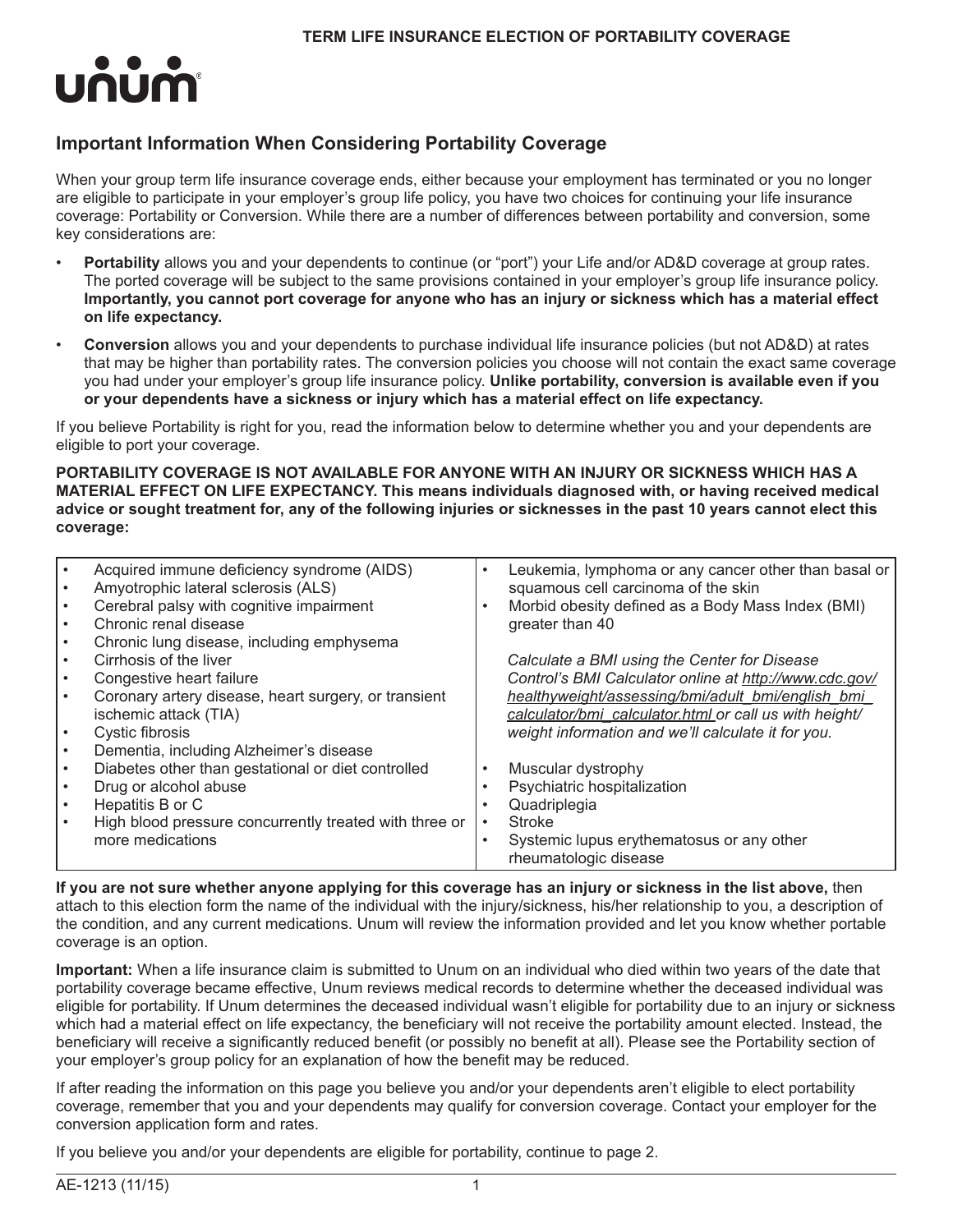# **Important Information**

## **What type of coverage can be ported?**

- **Basic Life** is insurance that your employer provided for you when you were in active employment.
- **Supplemental Life** is insurance elected by you for which you paid the premiums when you were in active employment.
- **AD&D** is Accidental Death & Dismemberment coverage and may not exceed Life coverage.

### **What are your employer's responsibilities?**

- Fully complete Section 1 on page 3 of this election form and provide it to the employee. Incomplete election forms may result in a denial of coverage.
- Provide the portability rate table to the employee.

### **What are your responsibilities as the employee?**

- Complete Section 2 on page 3 and the Beneficiary Designation Form on page 4. Incomplete forms may be denied.
- Portable coverage is available in amounts up to your current coverage amounts without evidence of insurability—but cannot exceed \$750,000 across all Unum Life and AD&D coverages.
- If you wish to elect coverage in an amount other than your current coverage amount, provide the requested amounts. Coverage is subject to the minimum and maximum limits provided in the employer's policy. Contact your employer for a copy of the group life insurance policy.
- An initial premium payment must be submitted with this election form within 31 days from the date your coverage ends.
- Please remember to  $(1)$  include the initial premium payment;  $(2)$  sign and date page 3 of this election form;  $(3)$ designate a beneficiary on page 4; and (4) retain a copy of this entire form for your records.
- Mail pages 3 and 4 of this election form and your initial premium payment to the address listed at the top of page 3.

### **What should you know when completing your Beneficiary Designation Form?**

- **Primary Beneficiary(ies)** means the person(s) you choose to receive your insurance benefits. Please specify the percentage of the benefit you want paid to each beneficiary; these percentages should total 100%. If any primary beneficiary is disqualified or dies before you, his/her percentage of the benefit will be paid to the remaining primary beneficiary(ies).
- **Contingent Beneficiary(ies)** means the person(s) you choose to receive your insurance benefits only if all primary beneficiaries are disqualified or die before you. Please specify the percentage of the benefit you want paid to each beneficiary; these percentages should total 100%. If any contingent beneficiary is disqualified or dies before you, his/ her percentage of the benefit will be paid to the remaining contingent beneficiary(ies).
- **Minor Beneficiary(ies)**  When you designate minors as beneficiaries, it is important to understand that insurance benefits may not be released to a minor child. They may, however, be paid to a child's court-appointed financial guardian. The regulations governing minor beneficiaries vary by state.
- **Trust** You may designate a valid trust as a beneficiary.
- **Updates to Your Beneficiary Designation**  You can change your beneficiary designation at any time. You may wish to review your designation periodically.
- **Consult an Attorney** This information is not intended to be relied on as legal advice. You may wish to get the assistance of an attorney to help ensure your beneficiary designation correctly reflects your intentions.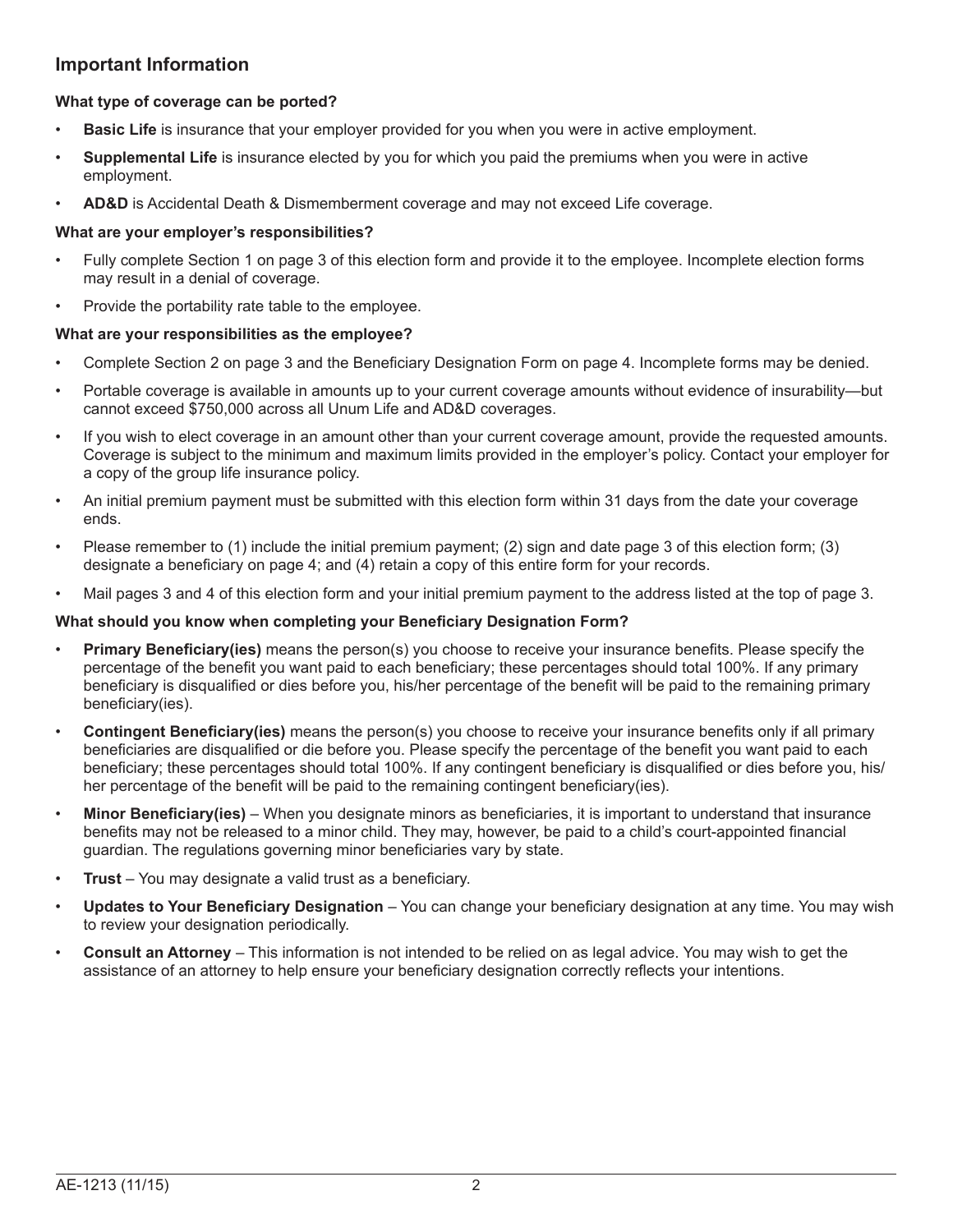

### **TERM LIFE INSURANCE ELECTION OF PORTABILITY COVERAGE**

Submit to: Unum Life Insurance Company of America (Unum) Portability Unit 2211 Congress Street, Portland, ME 04122 • 1-800-421-0344 • Fax 207-575-2993

#### **EMPLOYER COMPLETES SECTION 1**

| Company Name:                    |                                                         | <b>Policy Number</b>                                                              | <b>Division</b> | Class        |
|----------------------------------|---------------------------------------------------------|-----------------------------------------------------------------------------------|-----------------|--------------|
| Employee Name (Last, First, MI): |                                                         | <b>Policy Number</b>                                                              | <b>Division</b> | <b>Class</b> |
| Date Coverage Ends (mm/dd/yyyy): | Insured on disability or sick leave<br>when terminated? | Reason for Loss of Coverage:<br>□ Terminated Employment                           |                 |              |
| <b>Current Annual Earnings:</b>  | $\Box$ Yes* $\Box$ No<br>*If Yes, date premium paid to: | $\Box$ Retired<br>$\Box$ Reduced Hours (must be working)<br>$\Box$ Other, Explain |                 |              |

# **Fill in Current Coverage Amounts for Each Insured and Insurance Type** Insured Type Basic Life Supplemental AD&D Supplemental AD&D Supplemental AD&D Employee

| .                        |                                      |                               |  |
|--------------------------|--------------------------------------|-------------------------------|--|
| Spouse                   |                                      |                               |  |
| Child                    |                                      |                               |  |
| Plan Administrator Name: |                                      | Plan Administrator Signature: |  |
|                          | Plan Administrator Telephone Number: | Plan Administrator Email:     |  |

#### **EMPLOYEE COMPLETES SECTION 2**

| Insured Mailing Address (Street, PO Box, City, State, Zip): |                                     |                                    | Home Telephone:<br>Alternate Telephone: |                                |
|-------------------------------------------------------------|-------------------------------------|------------------------------------|-----------------------------------------|--------------------------------|
| Insured Social Security Number:                             | Insured Date of Birth (mm/dd/yyyy): |                                    | Gender:<br>$\Box$ Male $\Box$ Female    |                                |
| Spouse Name:                                                |                                     | Spouse Date of Birth (mm/dd/yyyy): |                                         | Spouse Social Security Number: |
| Child Name:                                                 | Date of Birth: *                    | Child Name:                        |                                         | Date of Birth: *               |
| Child Name:                                                 | Date of Birth: *                    | Child Name:                        |                                         | Date of Birth: *               |

Check the policy or your certificate. Dependent eligibility is subject to age, student and/or marriage status.

Have you used tobacco products<br>
in the past twelve months?  $\Box$  Yes  $\Box$  No  $\Box$  The past twelve months?  $\Box$  Yes  $\Box$ 

in the past twelve months?  $\Box$  Yes  $\Box$  No

#### **Fill in Requested Coverage Amounts for Each Insured and Insurance Type - coverages left blank will result in a coverage amount of \$0. Coverage reduces according to your employer's group insurance policy.**

| <b>Insured Type</b> | Basic Life | Supplemental Life | Basic AD&D | Supplemental AD&D |
|---------------------|------------|-------------------|------------|-------------------|
| Employee            |            |                   |            |                   |
| Spouse              |            |                   |            |                   |
| Child               |            |                   |            |                   |

Select a premium payment option:

 $\Box$  Quarterly (Every three months)  $\Box$  Semi-Annually (Every six months)  $\Box$  Annually (One time per year) **Make your check or money order payable to Unum**.

I understand and agree to the following:

Any coverage chosen on this election form will be issued in accordance with the portability provision contained in the employer's Unum group term life coverage and/or Accidental Death and Dismemberment insurance coverage under which this coverage is being offered and is subject to satisfaction of the conditions provided therein.

Portable coverage will be effective the first of the month after your group coverage ends subject to your applying for portable coverage for yourself and your dependents and paying the first premium within 31 days after th

**HAVING READ AND UNDERSTOOD THE "IMPORTANT INFORMATION WHEN CONSIDERING PORTABILITY COVERAGE" SECTION ON PAGE 1 OF THIS FORM, I CERTIFY THAT NEITHER I NOR MY DEPENDENTS HAVE AN INJURY OR SICKNESS WHICH HAS A MATERIAL EFFECT ON LIFE EXPECTANCY. I UNDERSTAND UNUM IS RELYING ON THIS CERTIFICATION AS A MATERIAL CONDITION TO ITS AGREEMENT TO PROVIDE COVERAGE.**

If Unum determines that an injury or sickness has a material effect on life expectancy, as of the date portable coverage was elected, benefits may be reduced to the amount of coverage available under the current policy's conversion privilege.

| Insured Signature: | Today's Date (mm/dd/yyyy): | I Insured's Email Address |
|--------------------|----------------------------|---------------------------|
|                    |                            |                           |

Please remember to complete and send in your beneficiary designation with this application. Please retain a copy for your records.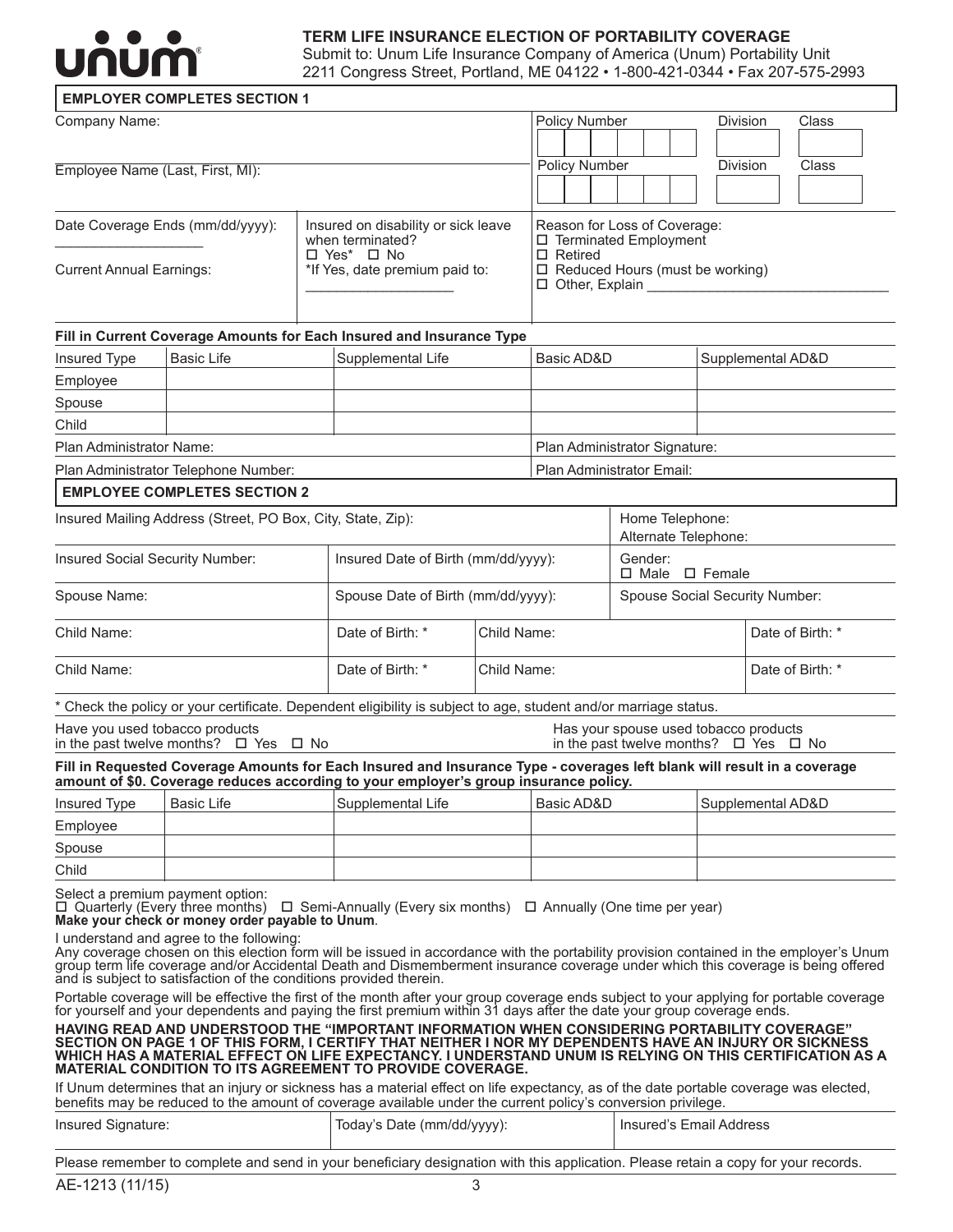

### **Portability Beneficiary Designation Form**

2211 Congress Street Portland Maine 04122 Phone: 1-800-421-0344 Fax: 207-575-2993

**Instructions:** Please complete, sign and date this form to designate your beneficiary(ies) or to change your existing beneficiary(ies). This form cancels all prior designations. If more than one beneficiary is named and no percentages are indicated, payment will be made to them in equal shares. If there are more than three (3) primary and/or contingent beneficiaries, please attach a separate sheet of paper.

### **PART 1: Information About You**

Name (Last Name, Suffix, First Name, MI) Social Security Number

| <b>Policy Number</b> |  |  | <b>Division</b> |  |
|----------------------|--|--|-----------------|--|
|                      |  |  |                 |  |

Ļ **PART 2: Primary Beneficiary (ies)**

I choose the person(s) named below to be the primary beneficiary(ies) of the Life Insurance benefits that may be payable at the time of my death. If any primary beneficiary(ies) is disqualified or dies before me, his/her percentage of this benefit will be paid to the remaining primary beneficiary(ies).

| Name & Address | Telephone<br>Number | Relationship | Social Security<br>Number | Date of<br><b>Birth</b> | Percent                                            |
|----------------|---------------------|--------------|---------------------------|-------------------------|----------------------------------------------------|
|                |                     |              |                           |                         |                                                    |
|                |                     |              |                           |                         |                                                    |
|                |                     |              |                           |                         |                                                    |
|                |                     |              |                           |                         |                                                    |
|                |                     |              |                           |                         |                                                    |
|                |                     |              |                           |                         |                                                    |
|                |                     |              |                           |                         | <b>Total Must</b><br>$\overline{\phantom{a}}$<br>- |

**Equal 100%**

## **PART 3: Contingent Beneficiary (ies)**

If **all** primary beneficiaries are disqualified or die before me, I choose the person(s) named below to be my contingent beneficiary(ies).

| Name & Address | Telephone<br>Number | Relationship | Social Security<br>Number | Date of<br><b>Birth</b> | Percent                                |
|----------------|---------------------|--------------|---------------------------|-------------------------|----------------------------------------|
|                |                     |              |                           |                         |                                        |
|                |                     |              |                           |                         |                                        |
|                |                     |              |                           |                         |                                        |
|                |                     |              |                           |                         |                                        |
|                |                     |              |                           |                         |                                        |
|                |                     |              |                           |                         |                                        |
|                |                     |              |                           |                         | <b>Total Must</b><br><b>Equal 100%</b> |

#### **PART 4: Signature**

# **X**

#### \_\_\_\_\_\_\_\_\_\_\_\_\_\_\_\_\_\_\_\_\_\_\_\_\_\_\_\_\_\_\_\_\_\_\_\_\_\_\_\_\_\_\_\_\_\_\_\_\_\_\_\_\_\_\_\_\_\_\_\_\_\_ \_\_\_\_\_\_\_\_\_\_\_\_\_\_\_\_\_\_\_\_\_\_\_\_\_\_\_\_\_\_\_\_ **Signature Date**

Unum is a registered trademark and marketing brand of Unum Group and its insuring subsidiaries.

- -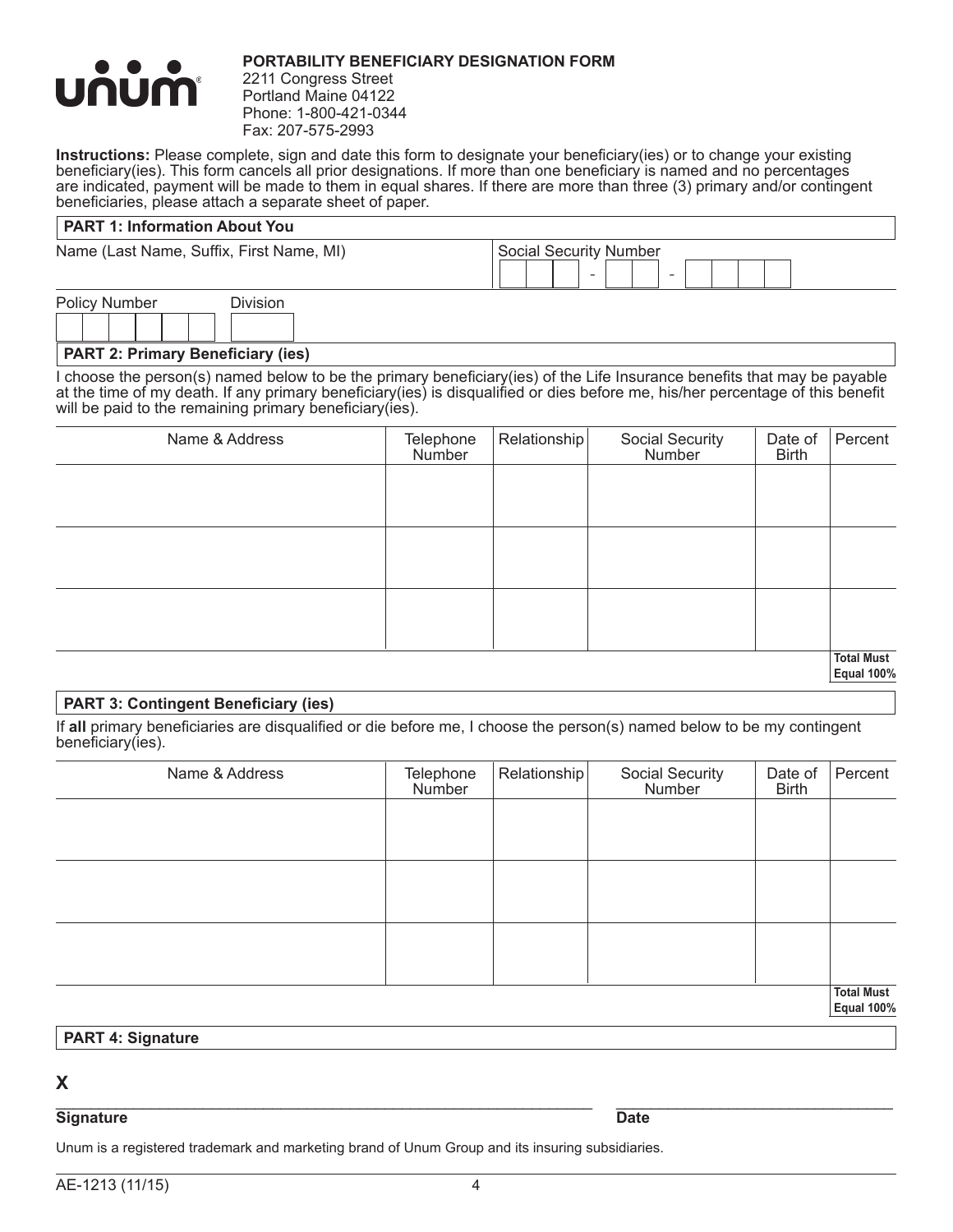

#### **HOW TO CALCULATE YOUR PORTABILITY PREMIUM PAYMENT**

| <b>Calculate Your Premium Payment</b>                                                                                                                                                                                                                                                                                                                                                                                              |                                                                                                                                                                                                                                                                                                                                                |
|------------------------------------------------------------------------------------------------------------------------------------------------------------------------------------------------------------------------------------------------------------------------------------------------------------------------------------------------------------------------------------------------------------------------------------|------------------------------------------------------------------------------------------------------------------------------------------------------------------------------------------------------------------------------------------------------------------------------------------------------------------------------------------------|
| 1. Find your rate on the rate table under appropriate tobacco<br>use, if applicable. The rate is based on your age at the time<br>your coverage terminates or is reduced.<br>Note: You will qualify for non-tobacco premium rates if you have<br>not used any tobacco products within the last 12 months.<br>Your life insurance rates will continue to increase with age, every<br>5 years (for example, at age 50, 55, 60 etc.). | <b>Base Rate Per</b><br>\$1,000 of Coverage ____________                                                                                                                                                                                                                                                                                       |
| 2. Determine the amount of insurance you want. You may have<br>any amount up to and including the amount you had under<br>the group plan.<br>Note: You may be eligible to increase your coverage which<br>would require Evidence of Insurability subject to maximums<br>outlined in your former group insurance policy.                                                                                                            | Amount of Coverage ________________                                                                                                                                                                                                                                                                                                            |
| a. Base Rate Per thousand dollars of coverage:<br>3.<br>b. Number of thousand dollars you want:<br>Multiply a. by b.:<br>C.<br>Mode you would like to pay<br>d.<br>quarterly = $3$<br>Semi-annual = $6$<br>Annual = $12$<br>e. TOTAL c. and d. This is your premium<br>*This is the estimated amount due per payment, actual billed amount may vary slightly due to rounding                                                       | <b>Base Rate</b><br># of \$1,000 Units<br>x<br>Base Rate X # of Units<br>Mode Numeric<br>$x$ and $x$ and $x$ and $x$ and $x$ and $x$ and $x$ and $x$ and $x$ and $x$ and $x$ and $x$ and $x$ and $x$ and $x$ and $x$ and $x$ and $x$ and $x$ and $x$ and $x$ and $x$ and $x$ and $x$ and $x$ and $x$ and $x$ and $x$ a<br><i><b>*TOTAL</b></i> |
| Example:<br>A 44 year old person decides to continue \$25,000 of coverage<br>The person wishes to pay premiums annually<br>2.                                                                                                                                                                                                                                                                                                      |                                                                                                                                                                                                                                                                                                                                                |
| The monthly rate for a 44 year old is \$.510 per \$1,000 of coverage<br>3.<br>Calculate premiums:<br>4.<br>Base rate per thousand dollars of coverage:<br>а.<br>Number of thousand dollar units you want:<br>b.<br>Multiply a. by b.:<br>c.<br>Multiply c. by 12 for annual<br>d.<br>TOTAL. This is your premium.<br>е.                                                                                                            | \$.510<br>$\times 25$<br>\$12.75 (Monthly)<br>$x_12$<br>\$153.00 (Annually)                                                                                                                                                                                                                                                                    |

## **Your actual coverage is subject to the terms, conditions, limitations and restrictions set forth in your certificate of coverage and the Summary of Benefits or Policy.**

Unum is a registered trademark and marketing brand of Unum Group and its insuring subsidiaries.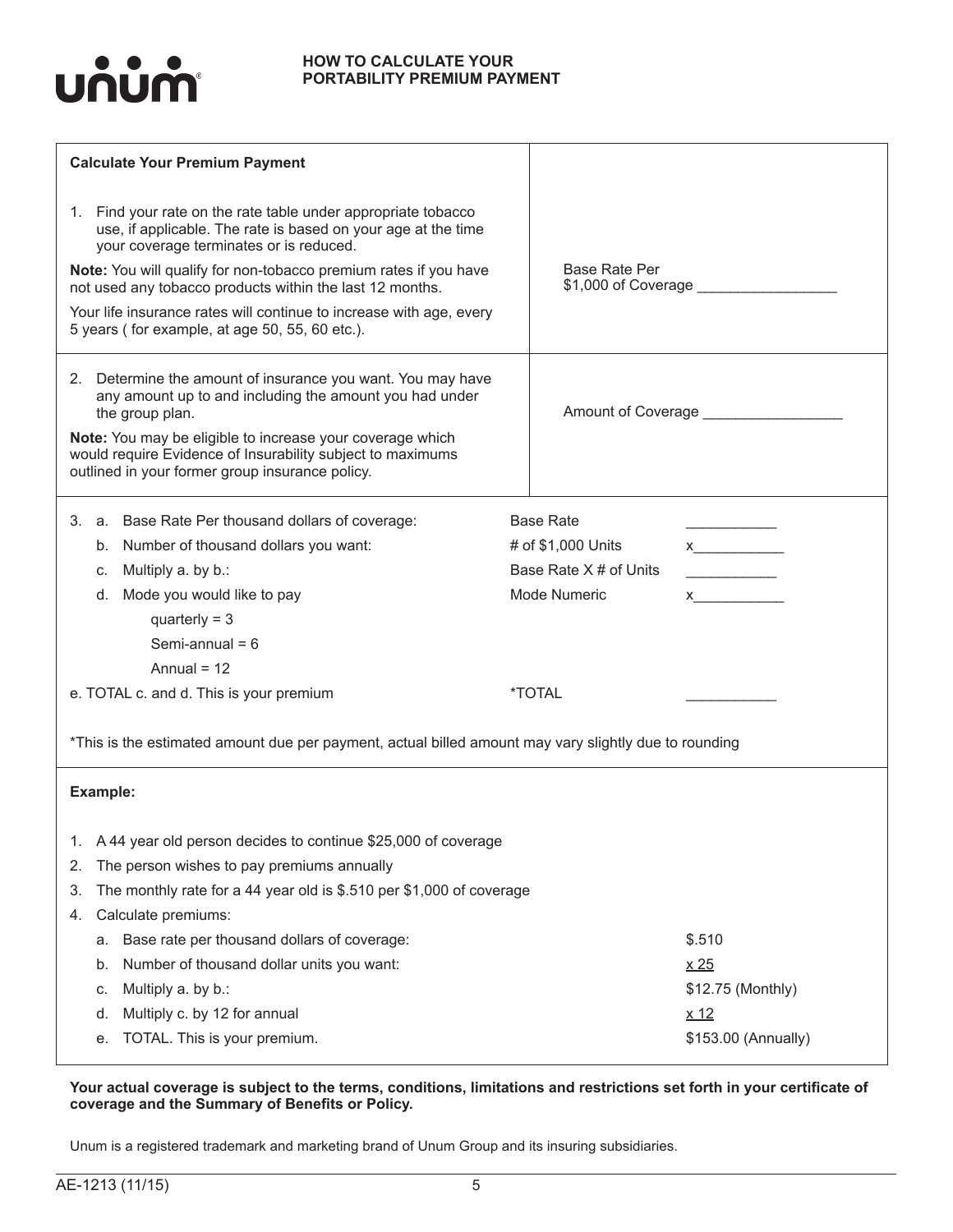

# **Authorization and Agreement for Automatic Payments**

**Drawn By and Payable To:** Unum Life Insurance Company of America

(hereinafter referred to as "the Company")

|    | <b>Please Print</b>            |                                                                                                         |                               |  |  |  |  |  |  |  |
|----|--------------------------------|---------------------------------------------------------------------------------------------------------|-------------------------------|--|--|--|--|--|--|--|
|    | <b>BL# / Policy Number</b>     | <b>Insured Name</b>                                                                                     | <b>Social Security Number</b> |  |  |  |  |  |  |  |
| BL |                                |                                                                                                         |                               |  |  |  |  |  |  |  |
| 1. | Check all that apply:          |                                                                                                         |                               |  |  |  |  |  |  |  |
|    | New authorized payment request | Change in bank<br>$\mathbf{I}$                                                                          | Change in account number      |  |  |  |  |  |  |  |
|    |                                | 2. Tape voided check on space provided below. Deposit tickets do not contain all necessary information. |                               |  |  |  |  |  |  |  |
|    |                                | <b>Tape</b><br><b>Voided Check</b><br><b>Here</b>                                                       |                               |  |  |  |  |  |  |  |

**3. Please sign.** I authorize the bank indicated below to pay and charge to my account monthly debit entries, including checks, drafts and other orders by electronic or paper means, made by and payable to the Company.

| <b>Signature(s) of Premium Payor(s)</b> | <b>Signature Date(s)</b> | <b>Bank Information</b> |              |     |
|-----------------------------------------|--------------------------|-------------------------|--------------|-----|
|                                         |                          |                         |              |     |
|                                         |                          |                         |              |     |
|                                         |                          | Name                    |              |     |
|                                         |                          |                         |              |     |
|                                         |                          | <b>Street</b>           |              |     |
|                                         |                          |                         |              |     |
|                                         |                          | City                    | <b>State</b> | Zip |

**4. Mail to:** Unum Life Insurance Company of America 2211 Congress Street Portland Maine 04122 Mail or Fax to: 207-575-2993